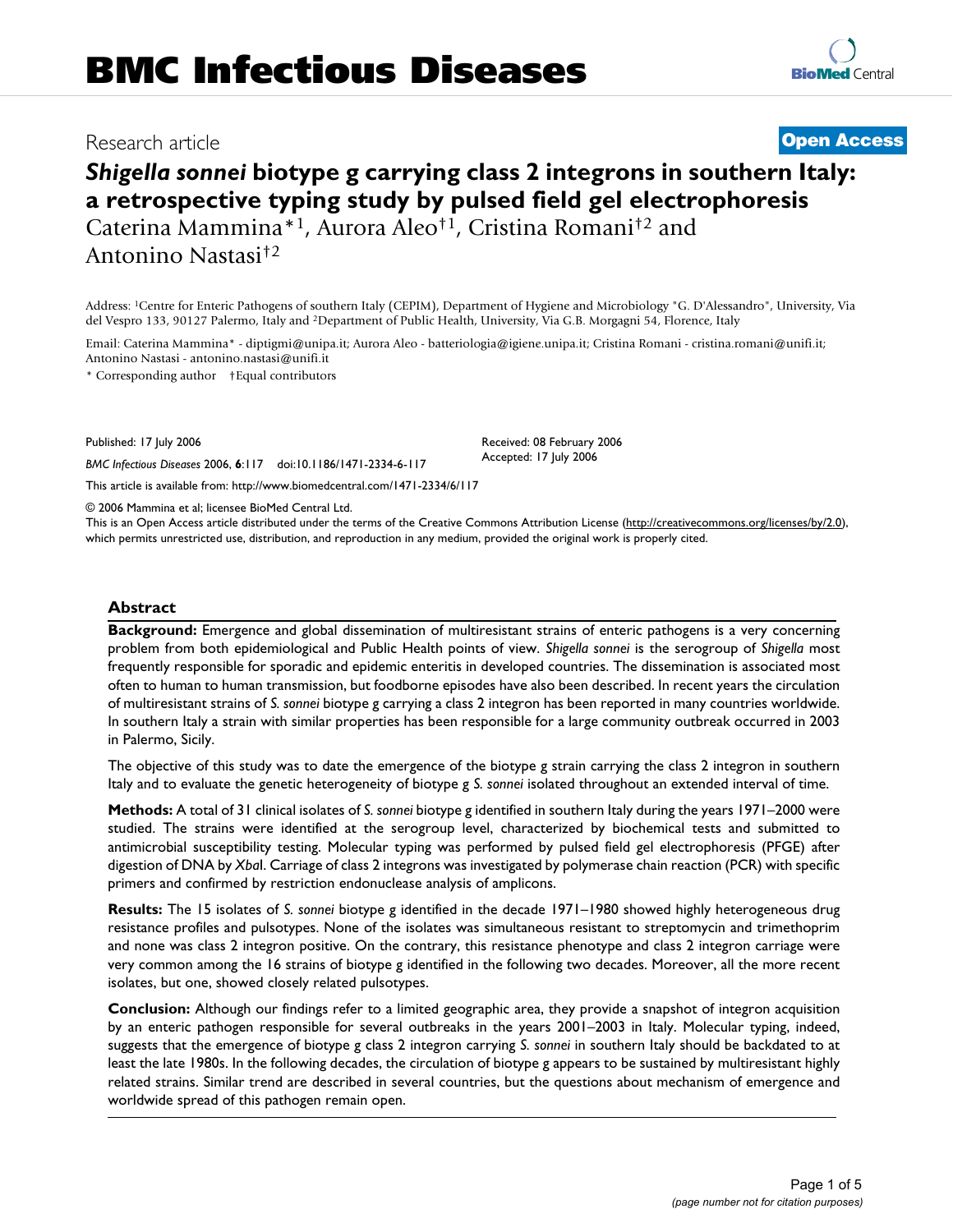### **Background**

The issue of emergence and global dissemination of multiresistant strains of enteric pathogens is of greatest interest from both epidemiological and prevention/control points of view. Whereas emergence is unavoidable, the successful and persistent dissemination through widest geographic areas of a resistant strain needs to be supported by the selective pressure due to the large use of antibiotics [1].

*Shigella sonnei* is the major agent of shigellosis in developed countries, where sanitation and environmental hygiene have largely interrupted the preferential transmission routes of other serogroups of *Shigella*, like *dysenteriae*, *boydii* and *flexneri* [[2](#page-4-0)]. In recent years, several reports on *S. sonnei* epidemiology from different countries have associated the epidemic circulation of this organism to a well defined strain, characterized by some properties: lack of rhamnose fermentation (biotype g), a resistant phenotype streptomycin-sulfonamide-trimethoprim and, less consistently, tetracycline, a distinct *Xba*I pulsotype and the presence of a 2.2 Kbp class 2 integron [3-[9](#page-4-1)]. Although a direct comparison between strains from different countries has not been reported until now, the findings by various authors seem to be suggestive of a worldwide occurrence of cases due to a pandemic strain of *S. sonnei* [7].

In southern Italy, during the period May-December 2003 a large community outbreak of shigellosis involved children and young adults in Palermo, Sicily. Phenotypic and genetic characterization of the isolates identified at the Centre for Enteric Pathogens of southern Italy (CEPIM) showed that *S. sonnei* biotype g carrying class 2 integrons and showing a peculiar pulsotype was responsible for this event [7].

During the previous decades, isolation of *S. sonnei* biotype g in southern Italy had a very irregular trend: in the decade 1971–'80 it accounted for 17.5% (72 of 412) of the isolates of *S. sonnei*, whereas in the next decade 1981–'90 for 3.5% (26 of 779) and in the years 1991–2000 for 71.4% (40 of 56) [10]. This last period was characterized by a striking decline in cases of *S. sonnei* infection, most frequently occurring within patent epidemic events: indeed, 28 of the 40 biotype g isolates were from a community outbreak occurring in 1991 in Palermo, Sicily.

The objective of this study was to date the emergence of the biotype g strain carrying the class 2 integron in southern Italy and to evaluate by pulsed field gel electrophoresis (PFGE) the genetic heterogeneity of biotype g *S. sonnei* isolated throughout an extended interval of time.

# **Methods**

#### *Bacterial strains*

A total of 31 clinical isolates of *S. sonnei* biotype g identified in southern Italy during the years 1971–2000 were studied. The sample was chosen on the basis of available epidemiological information, that suggested that a high proportion of the isolates in the period 1981–2000 clustered in three groups: indeed, 12 isolates were identified in Brindisi, Apulia, in October 1989, 12 in Brindisi also, but in January 1990, and 28 in Palermo, Sicily, in October-November 1991. However, except for the isolates from Palermo, the temporal clusters had not been formally recognized as epidemic events by the Public Health services. The 31 strains, then, included: 15 randomly chosen isolates out of 72 identified in the years 1971–1980; eight of 26 isolates identified in the years 1981–1990, all belonging to the two clusters of cases of Brindisi in 1989 and 1990; eight of 40, seven of which apparently sporadic, identified in the years 1991–2000.

The strains had been identified at the serogroup level. and characterized by biochemical tests at the CEPIM by previously described methods [10]. Antimicrobial susceptibility testing was performed by the disk diffusion method as recommended by the National Committee of Clinical Laboratory Standards [11]. The following antimicrobial agents were tested (the disk content is indicated in parentheses): ampicillin, Ap (10 μg), chloramphenicol, Cm (30 μg), streptomycin, Sm (10 μg), sulfonamides, Su (300 μg), tetracycline, Tc (30 μg) trimethoprim, Tp (5 μg), ciprofloxacin, Cp (5 μg), kanamycin, Km (30 μg) and nalidixic acid, Na (30 μg). *Escherichia coli* ATCC 25922 was used as a control. The disks were obtained from Oxoid (Basingstoke, United Kingdom).

#### *Pulsed Field Gel Electrophoresis (PFGE)*

*S. sonnei* isolates were grown in 3 ml Brain Hearth Infusion (BHI) broth at 37°C overnight. The cells were pelleted, washed and resuspended in 1 ml of 75 mM NaCl, 25 mM EDTA. Then they were mixed with the same volume of 1.2% agarose gel (pulsed-field grade; Bio-Rad, Hercules, CA, USA) and poured into the slots of a plastic mould (CHEF DRII; Bio-Rad). The agarose plugs obtained were transferred into the lysis buffer (50 mM Tris-HCl, pH 7.2, 50 mM EDTA, 1.0% N-laurylsarcosine and 0.1 mg/ml proteinase K) and cells were lysed for 16–20 h at 55°C. Then, the agarose plugs were washed five times for 30 min with washing buffer (10 mM Tris-HCl, pH 8.0, 1 mM EDTA) with gently shaking and stored in the same buffer at  $4^{\circ}$ C.

A 1-mm slice of each agarose plug was equilibrated in 100 μl restriction buffer for 30 min and digested at 37°C for 18 h with 50 units XbaI (Promega, Madison, WI, USA). After digestion, genomic DNA was separated in 1% agar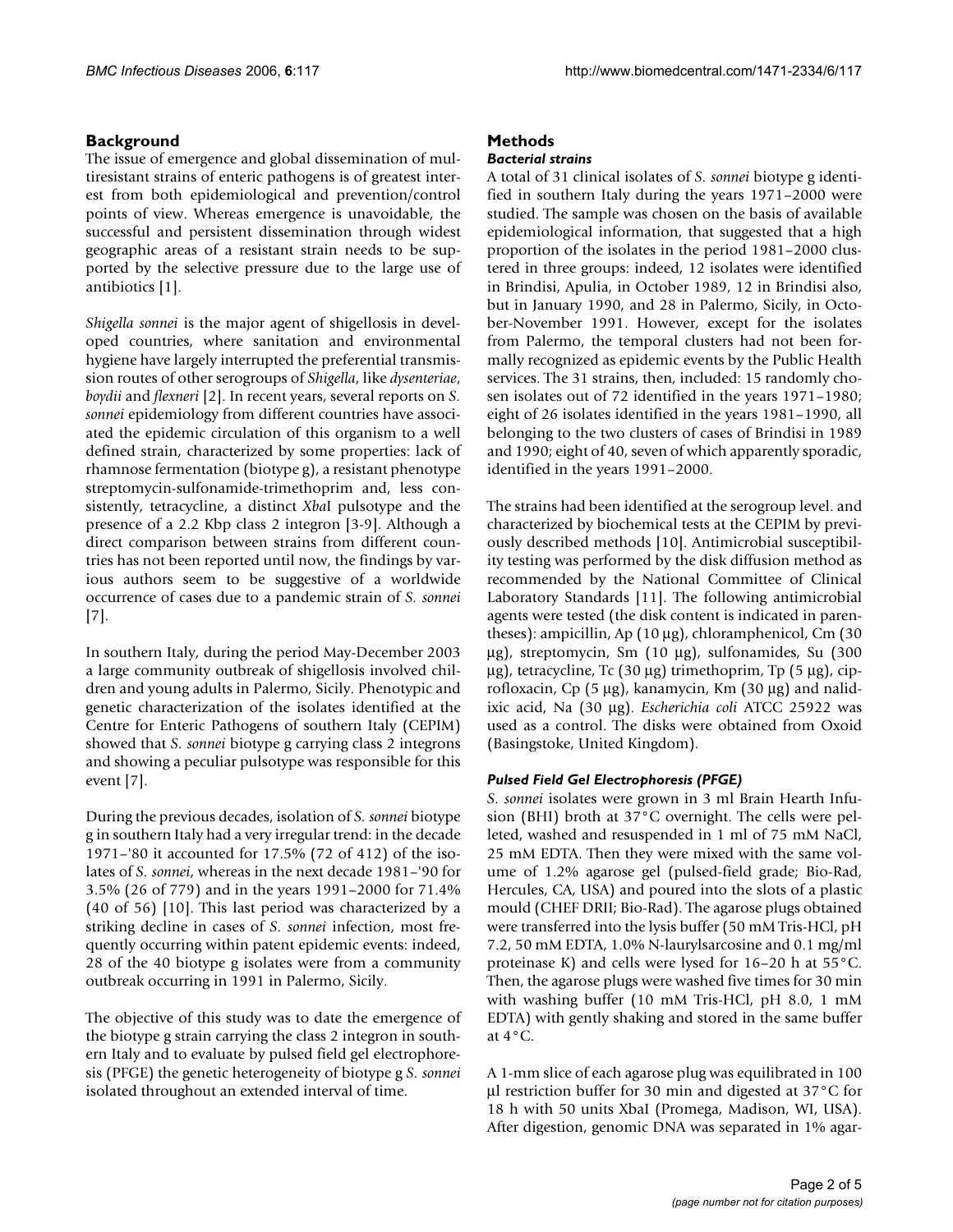ose gel with a contour-clamped homogeneous electric field apparatus (CHEF-DRIII, Bio-Rad Laboratories). The conditions for electrophoresis were 6 V/cm for 21 h with the pulse time increasing from 5 to 40 s. The strain of *Salmonella* serotype Braenderup H9812 restricted with *Xba*I was used as molecular weight standard. Strain H9812 was kindly provided by the National Reference Centre for Enteric Pathogens at Istituto Superiore di Sanità, Rome, Italy. PFGE patterns were initially visually assessed and interpreted by using the criteria established by Tenover *et al*. [12]. Computer-assisted analysis of the PFGE banding patterns was performed with the Diversity Database software (Bio-Rad Laboratories).

#### *Integron analysis*

To detect the class 2 integrons polymerase chain reaction (PCR) was performed with the specific primer pair hep74 (5'-CGGGATCCCGG AGGCATGCACGATTTGTA-3') and hep51 (5'-ATGCCATCGCAAGTACGAG-3'). Primer hep74 binds to *attI*2, and hep51 binds to *orfX*, situated at the right end of the cassette region within transposon Tn7 [13]. Tn7-containing strain *Escherichia coli* K-12 J62 (ColE1::Tn7) was used as positive control strain [6,7]. To each reaction mixture was added 100 ng of template DNA, 1.5 mM MgCl2, each deoxynucleoside triphosphate at a concentration of 200 μM, 5 μl of 10× PCR buffer (50 mM Tris-HCl [pH 8.0], 100 mM NaCl, 0.1 mM EDTA, 1 mM dithiothreitol, 50% glycerol, 1% Triton X-100), 25 pmol of each primer, and 2.5 U of *Taq* DNA polymerase (Promega) in a final reaction volume of 50 μl. Amplification was performed by using the following temperature profile: pre-denaturation at 94°C for 10 min, followed by 35 cycles of 94°C for 1 min, 55°C for 1 min, and 72°C for 5 min, with a final extension step at 72°C for 5 min. The amplified DNA products were analyzed by conventional 1% agarose gel electrophoresis in 1× TBE buffer and stained with ethidium bromide. The similarity among the 2.2-kb amplicons of the *E. coli* reference strain and *S. sonnei* isolates was investigated by restriction analysis with the endonucleases *Ava*I, *Hin*cII and *Hin*fI [7].

#### **Results**

## **S. sonnei** *isolates identified in the period 1971–1980*

Six different susceptibility patterns were identified, with five isolates being susceptible to the tested panel of antibacterial drugs. None of the isolates was simultaneous resistant to streptomycin and trimethoprim. PCR for class 2 integrons tested negative for all isolates (Table 1). Fifteen different unrelated or poorly related pulsotypes were identified: except for two virtually identical profiles (Fig. 1, lanes 2 and 15), only one pair of isolates, indeed, showed less than seven different bands (Fig. 1, lanes 3 and 5), whereas all the remaining were heterogeneous (Fig. 1).

#### **S. sonnei** *isolates identified in the period 1981–1990*

The eight strains exhibited two different resistance patterns, differing only by susceptibility to ampicillin. A SmSuTpTc pattern was identified in seven strains (Table 1). A class 2 integron was present in all isolates, that shared also the same pulsotype (Fig. 2). The sequence similarity of the 2.2-kb amplicons obtained from *S. sonnei* isolates and the Tn7 containing reference strain of E. coli was confirmed by identity of *Ava*I, *Hin*cII and *Hin*fI restriction patterns.

#### **S. sonnei** *isolates identified in the period 1991–2000*

Two different susceptibility patterns, differing by susceptibility to tetracycline, were identified within these eight strains. All strains, but one identified in Palermo, Sicily, during 1995, were positive for class 2 integrons (Table 1). Restriction endonuclease analysis confirmed the similarity of the amplicons obtained from these further isolates and the reference strain. All strains, but one (Fig. 2, lane 8) identified from an apparently sporadic case occurred in 1991 in Reggio Calabria, Calabria, exhibited closely related pulsotypes (Fig. 2).

A phenotypic and genetic comparison between the isolates identified in the period 1981–2000 and the outbreak strain of Palermo, 2003, showed a close relationship: indeed, 11 of 16 strains had identical susceptibility patterns and a class 2 integron and showed highly related PFGE patterns (Fig. 2).

#### **Discussion**

Shifting of serogroups of *Shigella* from *flexneri* to *sonnei* and the steady progression from high endemicity to low endemicity and, eventually, an epidemiological mix of sporadic cases and infrequent outbreaks parallel the evolution from developing to developed countries [\[2\]](#page-4-0). In our geographic area, this trend has been observed in the last decades in association with an additional epidemiological aspect: the endemic phase appeared to be associated with biotype a, whereas the more recent epidemic clusters to biotype g [7,10]. Other European countries have noticed a similar behaviour of *Shigella* and in many other regions worldwide biotype g or rhamnose negative strains could be included among the emergent organisms [4].

Our findings show that strains of *S. sonnei* biotype g circulating in southern Italy in the first decade under study were heterogeneous by PFGE and drug resistance pattern and class 2 integron free. Within isolates of the following decades, two features turned to be a consistent and distinctive genetic marker: carriage of integrons and a substantial homogeneity of PFGE profiles. A subsequent step may be recognized in the outbreak phase, when closely related, class 2 integron-carrying strains of biotype g have been identified as the etiologic agent of a communitywide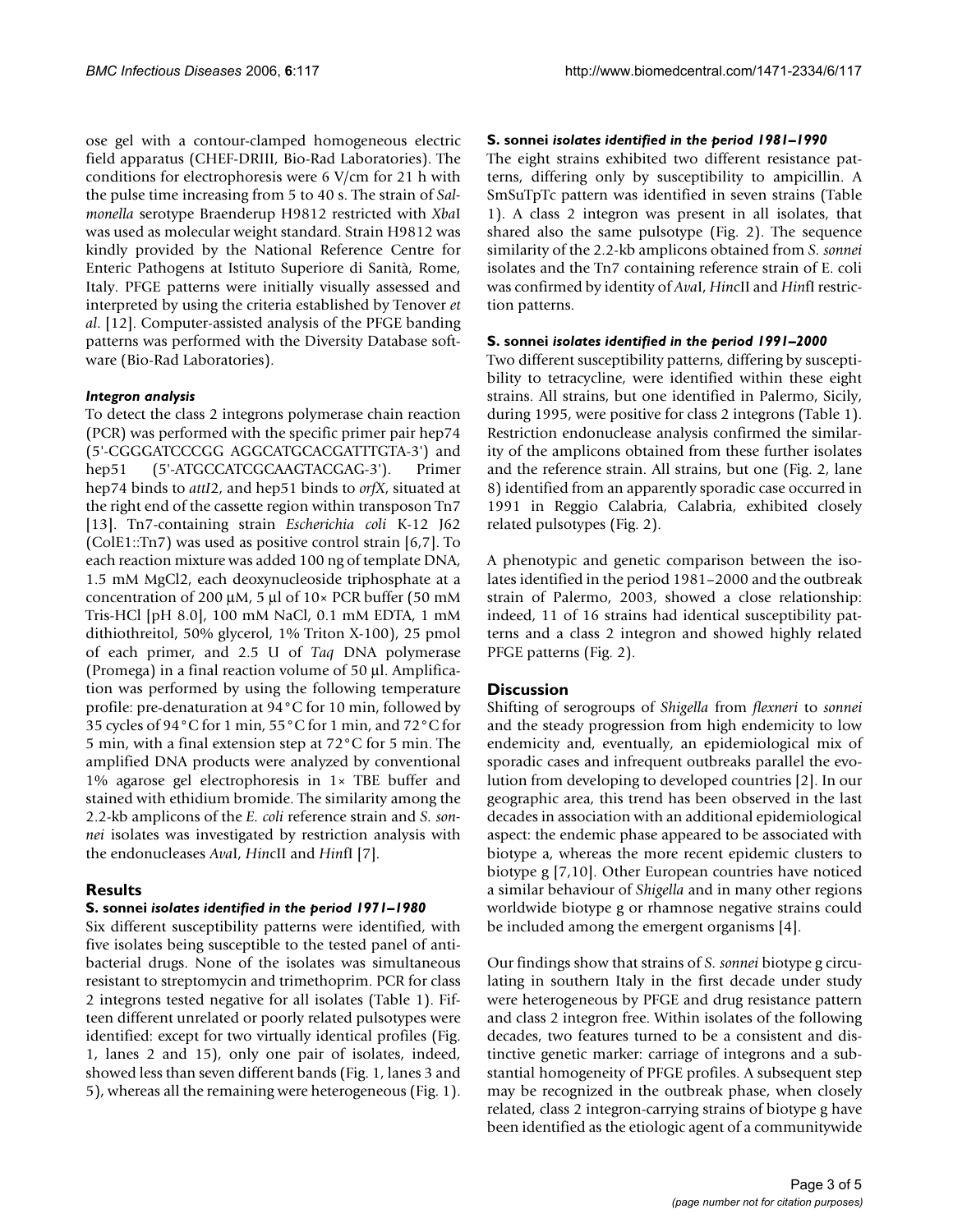| Years         | Number of isolates | Susceptibility pattern | Class 2 integron |
|---------------|--------------------|------------------------|------------------|
| 1971-1980     |                    | Susceptible            | Negative         |
|               | 4                  | SmSuTc                 | $\mathbf{u}$     |
|               |                    | SmSu                   | $\mathbf{H}$     |
|               |                    | SmSuCmTc               | $\mathbf{H}$     |
|               |                    | <b>SmSuCm</b>          | $\mathbf{H}$     |
|               |                    | Su                     | $\mathbf{H}$     |
| $1981 - 1990$ |                    | SmSuTcTp               | Positive         |
|               |                    | ApSmSuTcTp             | Positive         |
| 1991-2000     |                    | SmSuTcTp               | Positive         |
|               |                    | SmSuTcTp               | Negative         |
|               |                    | SmSuTp                 | Positive         |

|  |  | Table 1: Characteristics of the isolates included in the study |  |  |  |
|--|--|----------------------------------------------------------------|--|--|--|
|--|--|----------------------------------------------------------------|--|--|--|

Ap = ampicillin; Cm = cloramphenicol; Sm = streptomycin; Su = sulfonamides; Tc = tetracycline; Tp = trimethoprim

epidemic event occurring in 2003 in Palermo, Sicily [7]. Lombardy also, a region of Northern Italy, experienced in 2001 three classic outbreaks in two daycare centres and a small community, that were attributed to a highly related strain of *S. sonnei* biotype g [7].

Simultaneous emergence in widespread different areas of infectious agents having humans as principal reservoir is more difficult to justify than that of zoonotic organisms, especially those preferentially transmitted through the food chain. However, several foodborne outbreaks caused



#### **Figure 1**

**PFGE profiles of the** *Shigella sonnei* **biotype g isolates, 1971–1980**. Lanes: 1, *Salmonella* Braenderup H9812 (molecular weight standard); 2–16, *S. sonnei* biotype g isolates: 2, Catanzaro, Calabria, 1979; 3, Palermo, Sicily, 1972; 4, Palermo 1975; 5, Palermo 1971; 6, Catanzaro 1979; 7, Palermo 1972; 8, Palermo 1973; 9, Catanzaro 1979; 10, Palermo 1972; 11, Cosenza, Calabria, 1979; 12, Palermo 1971; 13, Palermo 1973; 14, Catanzaro 1979; 15, Palermo 1971; 16, Palermo 1975.

by *S. sonnei* and prominently vehicled by fresh produce have been reported worldwide [14-16]. Moreover, *S. sonnei* has been proved to be able to survive in food also in apparently hostile ecological conditions [17]

The question whether spread in many countries of *S. sonnei* biotype g could be associated to a common food vehicle or the emergence from an endemic pool of bacterial strains and subsequent dissemination of more biologically fit organisms cannot be readily answered. A great contribute can be provided by collaborative molecular epidemiological studies adopting standardized method-



# **Figure 2**

**PFGE profiles of the** *Shigella sonnei* **biotype g isolates, 1981–2000**. Lanes: 1, *Salmonella* Braenderup H9812 (molecular weight standard); 2–12, *S. sonnei* biotype g isolates: 2, epidemic strain, Palermo, Italy, 2003; 3, Brindisi, Apulia, 1989; 4, Brindisi 1990; 5, Palermo 1991; 6, Palermo 1994; 7, Palermo 1995; 8, Reggio Calabria, Calabria, 1991; 9, Palermo 1994; 10; Palermo 1995; 11, Messina, Sicilia, 1993; Palermo 1996.